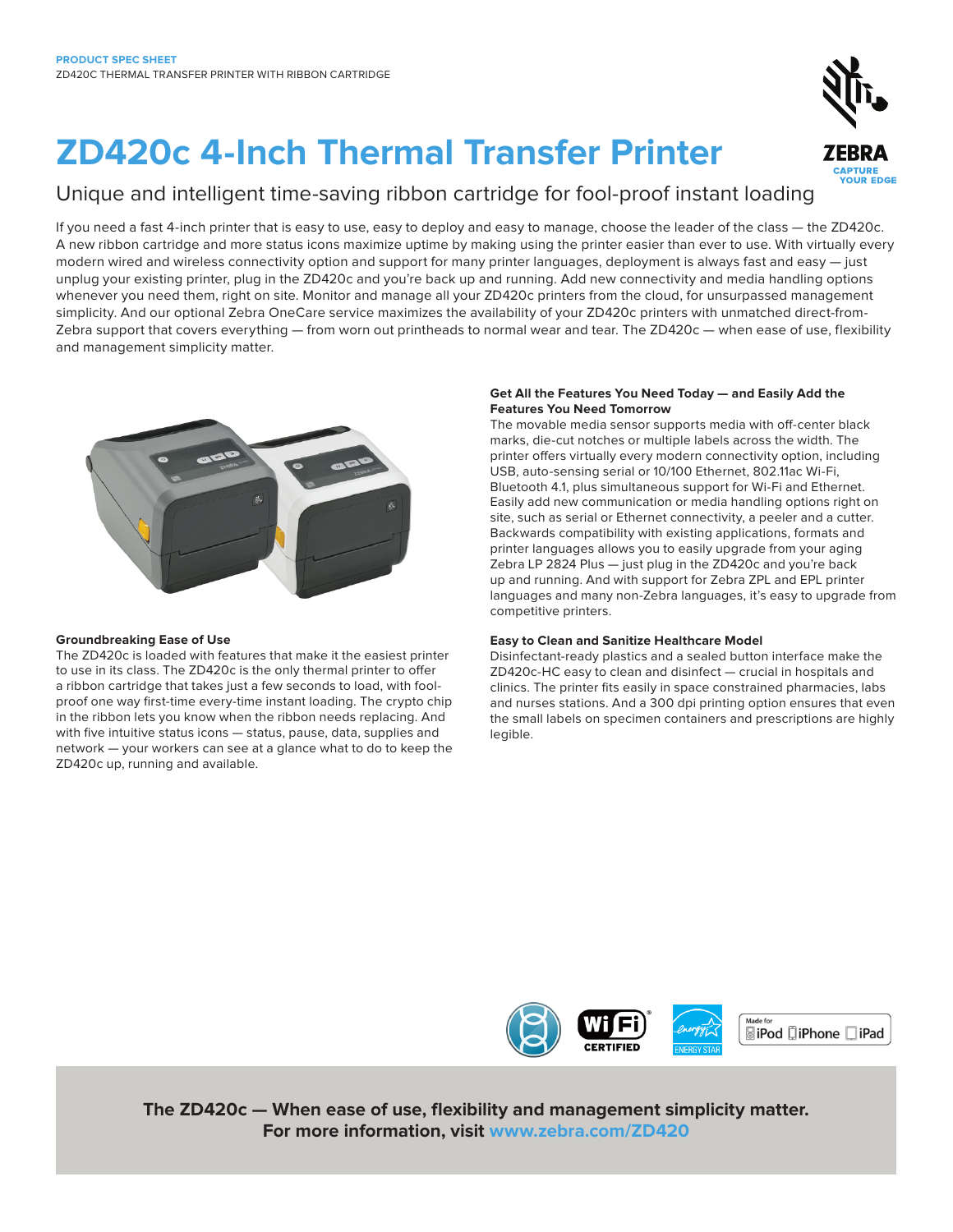### **Optional Battery for Cordless Operation**

The removable desktop battery power option makes it easy to transport the ZD420c printer on a cart for on-the-spot printing, reducing steps, increasing productivity and improving task accuracy. The battery housing mounts securely to the printer base and connecting the battery is as simple as snapping the battery into the housing. And the high-capacity battery can power it all for a full shift — the printer at maximum print speed, along with a peeler, cutter and keyboard.

#### **Link-OS for Unparalleled Ease of Management**

With Link-OS, Zebra's unique printer software platform, you can easily deploy and manage one printer, a group of specific printers or all printers anywhere in the world via the cloud. And a quick tap of an NFC-enabled mobile device on the ZD420 provides access to Zebra's extensive knowledge base of how-to videos and more for fast issue resolution.<sup>1</sup>

### **Backed by Zebra's Worldwide Service and Support**

Access repair support services, live-agent technical support and software support quickly anywhere around the globe through Zebra and its trusted network of more than 10,000 partners. Zebra OneCare™ provides enhanced coverage that exceeds standard warranty for normal wear and tear, priority repair turnaround times at the depot and more — all for a tiny fraction of the cost of a single repair.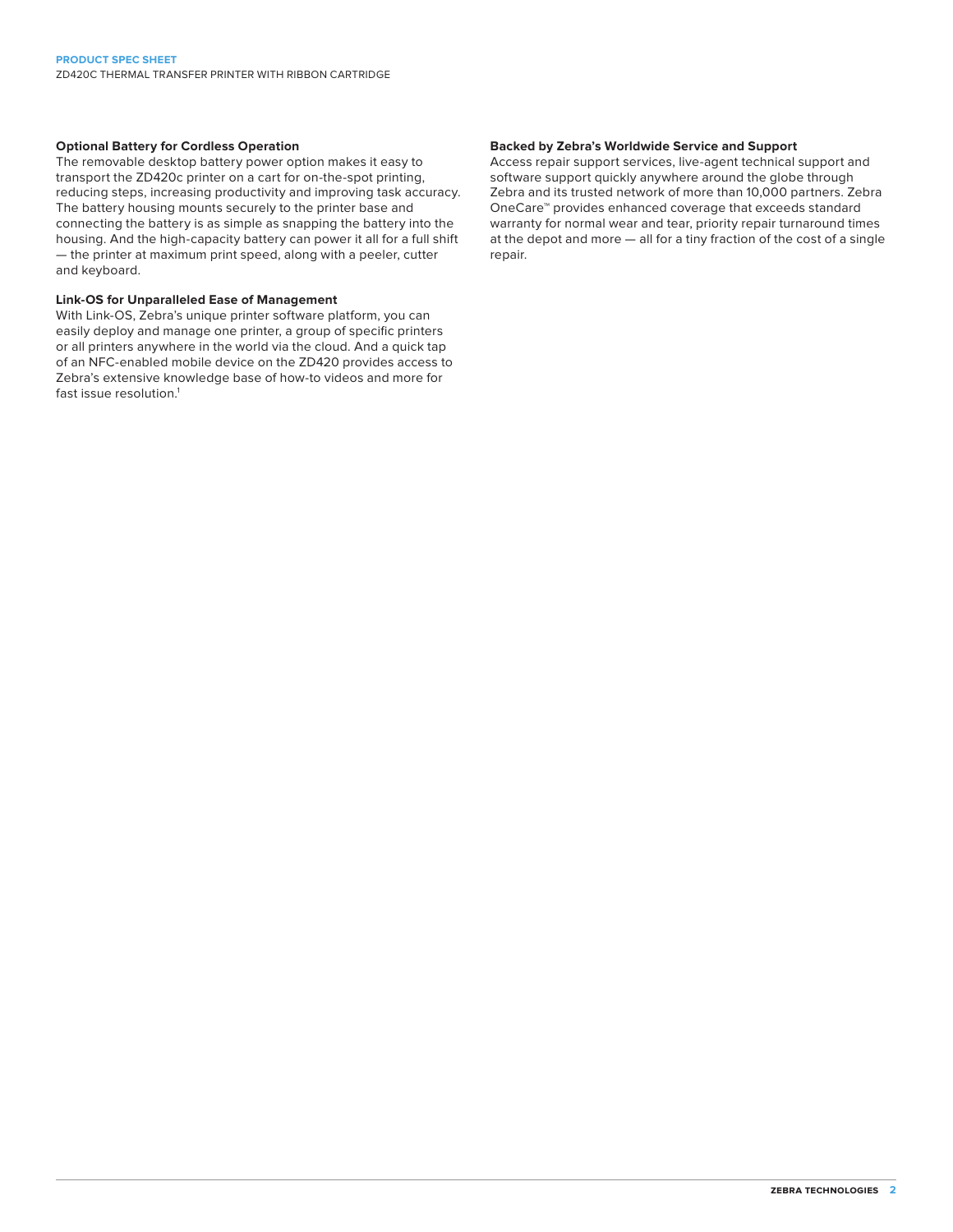## **Specifications Specifications Markets and**

#### **Standard Features**

- ZPL and EPL programming languages
- 5 status icon, 3 button user interface
- USB 2.0, USB Host
- OpenACCESS™ for easy media loading
- Dual-wall frame construction
- ENERGY STAR qualified
- Real Time Clock
- ZebraDesigner Essentials easy label design tool free at www.zebra.com/zebradesigner
- Two-year standard warranty

#### **Physical Characteristics**

| <b>Dimensions</b> | 10.0 in. L x 8.0 in. W x 7.0 in. H<br>254 mm L x 202 mm W x 177 mm H |
|-------------------|----------------------------------------------------------------------|
| Weight            | 5.0 lbs./2.3 kg                                                      |

### **Printer Specifications**

| Resolution                              | 203 dpi/8 dots per mm<br>Optional 300 dpi/12 dots per mm<br>Resolution can be factory installed or changed on<br>site via accessory kits. Resolution can be changed<br>from 300 dpi to 203 dpi, as well as from 203 dpi<br>to 300 dpi. |
|-----------------------------------------|----------------------------------------------------------------------------------------------------------------------------------------------------------------------------------------------------------------------------------------|
| Memory                                  | 512 MB Flash: 256 MB SDRAM                                                                                                                                                                                                             |
| <b>Maximum Print Width</b>              | 4.09 in./104 mm for 203 dpi and 300 dpi                                                                                                                                                                                                |
| <b>Maximum Print Speed</b>              | 6 in./152 mm per second (203 dpi)<br>4 in./102 mm per second (300 dpi)                                                                                                                                                                 |
| <b>Media Sensors</b>                    | Full width, moveable reflective/black mark sensor;<br>multi-position transmissive/gap sensor                                                                                                                                           |
| <b>Firmware</b>                         | ZPL II; EPL 2; XML; ZBI                                                                                                                                                                                                                |
| <b>Media Characteristics</b>            |                                                                                                                                                                                                                                        |
| <b>Maximum Label Length</b>             | 39.0 in /991 mm                                                                                                                                                                                                                        |
| Maximum Label and<br><b>Media Width</b> | 4.65 in /118 mm                                                                                                                                                                                                                        |
| <b>Media Roll Size</b>                  | 5.00 in /127 mm outer diameter Core inner<br>diameter: 0.5 in. (12.7 mm) and 1.0 in. (25.4 mm)<br>standard, 1.5 in. (38.1mm), 2.0 in., (50.8 mm) and<br>3.0 in. (76.2 mm) using optional adapters                                      |
| <b>Thickness</b>                        | 0.003" (0.08mm) min.; 0.0075 (.1905mm) max.<br>(tear-off mode only)                                                                                                                                                                    |
| <b>Media Types</b>                      | Roll-fed or fan-fold, die cut or continuous with or<br>without black mark, tag stock, continuous receipt<br>paper, and wristbands                                                                                                      |

| <b>Operating Characteristics</b>                                                                              |                                                                                                                                                                                                   |  |
|---------------------------------------------------------------------------------------------------------------|---------------------------------------------------------------------------------------------------------------------------------------------------------------------------------------------------|--|
| <b>Operating Temperature</b>                                                                                  | 40° to 105° F/4.4° to 41° C                                                                                                                                                                       |  |
| <b>Storage Temperature</b>                                                                                    | -40° to 140° F/-40° to 60° C                                                                                                                                                                      |  |
| <b>Operating Humidity</b>                                                                                     | 10% to 90% non-condensing                                                                                                                                                                         |  |
| <b>Storage Humidity</b>                                                                                       | 5% to 95% non-condensing                                                                                                                                                                          |  |
| Electrical                                                                                                    | Auto-detectable (PFC Compliant) 100-240VAC,<br>50-60Hz; ENERGY STAR qualified; optional 2750<br>mAh battery                                                                                       |  |
| <b>Printer Supplies</b>                                                                                       |                                                                                                                                                                                                   |  |
| Keep your Zebra printer up and running with genuine Zebra printer supplies,<br>available directly from Zebra. |                                                                                                                                                                                                   |  |
| <b>Options and Accessories</b>                                                                                |                                                                                                                                                                                                   |  |
| <b>Media Handling</b>                                                                                         | Field installable dispenser - label peel and<br>present with label present sensor; field installable<br>cutter                                                                                    |  |
| Communications                                                                                                | Field installable RS-232 auto-sensing Serial, DB-9<br>factory installed or field installable Ethernet -<br>10/100 internal; factory installed wireless radio:<br>802.11ac Wi-Fi and Bluetooth 4.1 |  |
| Battery                                                                                                       | Provides power to the printer to support a full shift<br>of printing at maximum print speed; supports all<br>media handling options                                                               |  |
| <b>Keyboard Display Unit</b>                                                                                  | ZKDU keyboard display units for stand-alone<br>printing solutions                                                                                                                                 |  |
| <b>Mounting Plate</b>                                                                                         | Optional accessory to secure ZD Series printers to<br>countertops or shelves                                                                                                                      |  |
| <b>Enclosed Power Supply</b>                                                                                  | Attached power supply accessory for cord-free<br>installation                                                                                                                                     |  |
| <b>Carrying Case</b>                                                                                          | Carrying case with shoulder strap and handles<br>makes it easy to bring your desktop printer and<br>battery to the point of application                                                           |  |

**Fonts/Graphics/Symbologies**

| <b>Barcode Ratios</b>     | 2:1 and 3:1                                                                                                                                                                                                                                                                                                  |
|---------------------------|--------------------------------------------------------------------------------------------------------------------------------------------------------------------------------------------------------------------------------------------------------------------------------------------------------------|
| <b>1D Barcodes</b>        | Code 11, Code 39, Code 93, Code 128, ISBT-128,<br>UPC-A, UPC-E, EAN-8, EAN-13, UPC and EAN 2-or<br>5-digit extensions, Plessey, Postnet, Standard 2-of-<br>5, Industrial 2-of-5, Interleaved 2-of-5, Logmars,<br>MSI, Codabar and Planet Code                                                                |
| <b>2D Barcodes</b>        | Codablock, PDF417, Code 49, DataMatrix,<br>MaxiCode, QR Code, MicroPDF, Aztec                                                                                                                                                                                                                                |
| <b>Fonts and Graphics</b> | 16 resident expandable ZPL II bitmap fonts,<br>two resident scalable ZPL fonts, five resident<br>expandable EPL2 fonts, native open-type font<br>support, Unicode compliant. China units include<br>SimSun simplified Chinese font 64 MB user<br>available non-volatile memory, 8 MB user available<br>SDRAM |

## **Applications**

#### **Light Manufacturing**

- Agency labels/ nameplates
- Product labels
- Apparel tags

#### **Transportation & Logistics**

• Asset labels

#### **Healthcare**

- Lab and specimen labels
- Asset labels
- Blood and IV bag labels
- Sterile services

#### **Retail**

- Asset labels
- Shelf labels
- Record labels

#### **Government**

- Asset labels
- Record labels

#### **Services**

• Service reminder